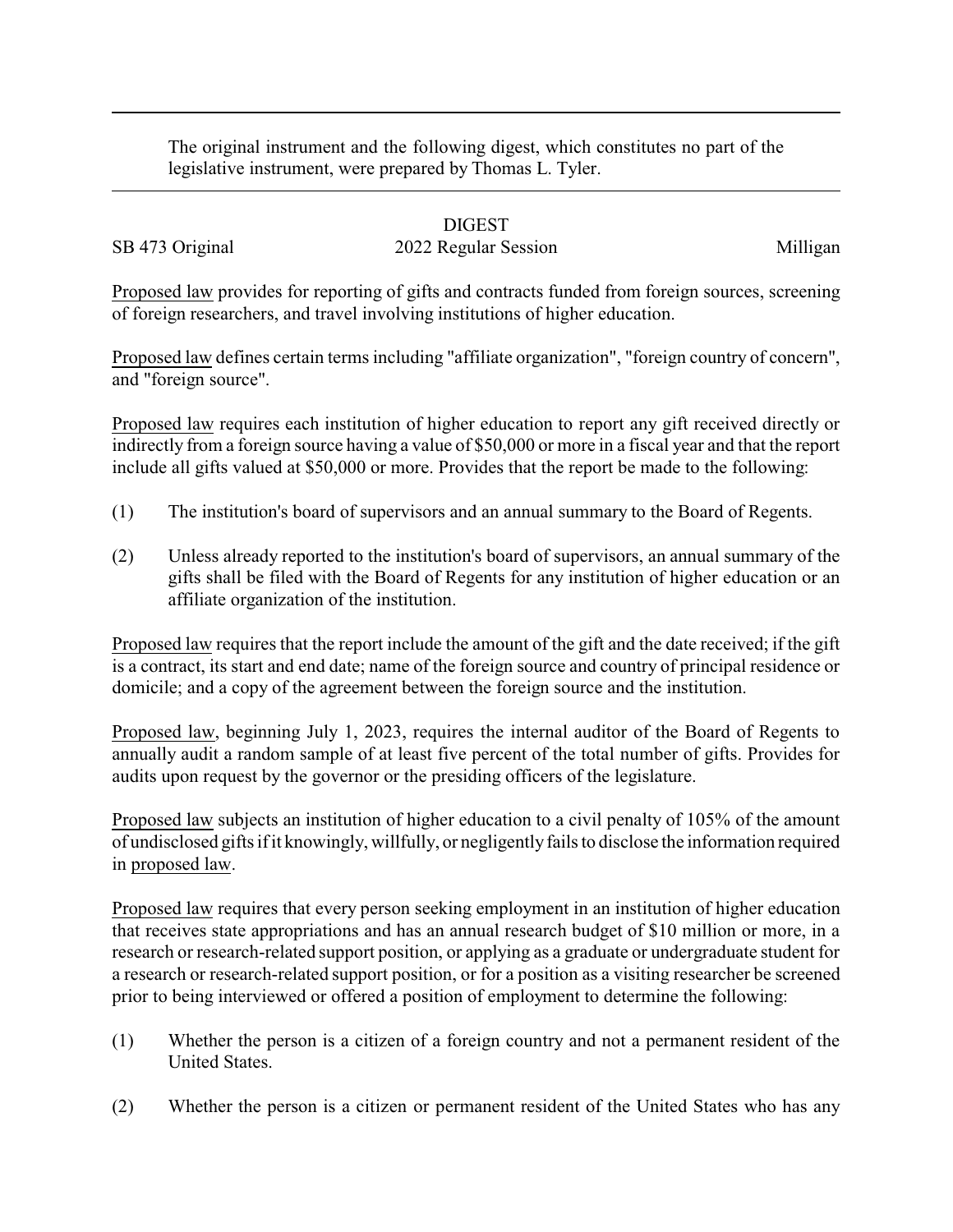affiliation with an institution or program in a foreign country of concern.

(3) Whether the person has at least one year of prior employment or training in a foreign country of concern, except for employment or training by an agencyof the United States government.

Proposed law requires foreign applicants to provide a copy of their current passport and the most recently submitted Online Nonimmigrant Visa Application, DS-160.

Requires every applicant to submit a complete resume and curriculum vitae, including every institution of higher education attended; all previous employment since the applicant's eighteenth birthday; a list of all published material for which the applicant received credit as an author, a researcher, or otherwise or to which the applicant contributed significant research, writing, or editorial support; a list of the applicant's current and pending research funding, and its amount, from any source, including the applicant's role on the project, and a brief description of the research; and a full disclosure of non-university professional activities, including anyaffiliation with an institution or program in a foreign country of concern. If an applicant has been continually employed or enrolled in a postsecondary education institution in the United States for twenty years or more, the resume may but does not have to include employment history before the most recent twenty year period.

Proposed law requires review and verification of all materials submitted as well as attendance, employment, publications, and contributions listed in the application prior to any interview for or offer of a position to the applicant. Provides that verification steps include the following:

- (1) Searching public databases for research publications and presentations.
- (2) Searching public conflict of interest records to identify any research publication or presentation that may have been omitted from the application.
- (3) Contacting all employers from the previous ten years to verify employment.
- (4) Contacting all institutions of higher education attended to verify enrollment and educational progress.
- (5) Searching public listings of persons subject to sanctions or restrictions under federal law.
- (6) Submission of the applicant's name and other identifying information to the Federal Bureau of Investigation or other federal agency to review the applicant for purposes of national security.

Proposed law authorizes each institution to direct the approval of an applicant for hire based on a risk-based determination considering the nature of the research and the background and ongoing affiliations of the applicant.

Proposed law requires, by July 1, 2023, each institution receiving state appropriations and with a research budget of \$10 million dollars or more to establish an international travel approval and